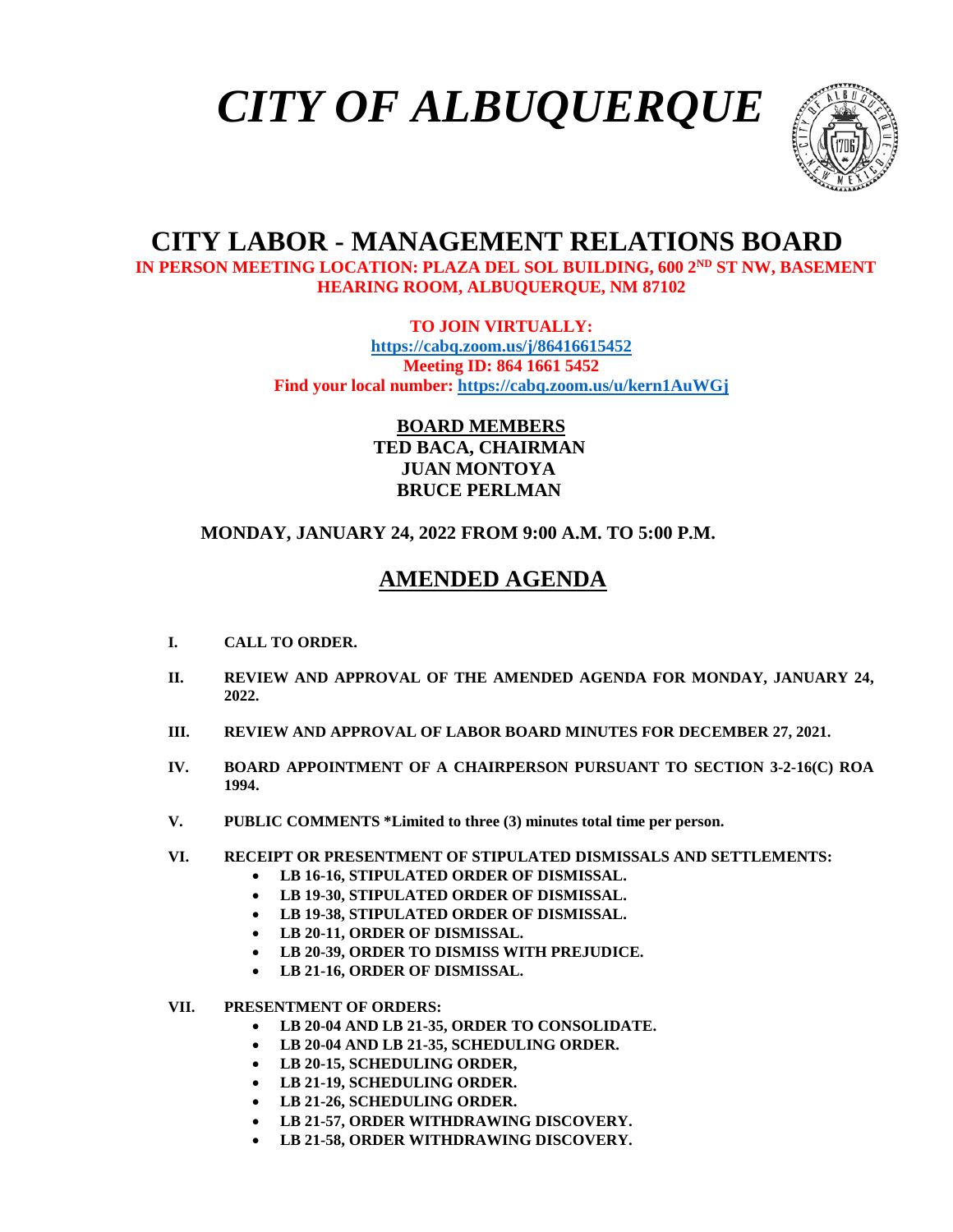#### **VIII. NEW BUSINESS:**

- **LB 22-03, PROHIBITED PRACTICE COMPLAINT FILED BY THE ALBUQUERQUE POLICE OFFICERS' ASSOCIATION AGAINST THE CITY OF ALBUQUERQUE AND CITY OF ALBUQUERQUE POLICE DEPARTMENT FOR ISSUING A MANDATORY INSTRUCTION NO. 7-67 (EFFECTIVE 1/10/2022) WHICH CHANGES CONDITIONS OF EMPLOYMENT WITHOUT NEGOTIATING SUCH CHANGES; PETITION FOR TEMPORARY RESTRAINING ORDER AND PRELIMINARY INJUNCTIVE RELIEF; NOTICE OF JOINDER IN PETITION FOR TEMPORARY RESTRAINING ORDER AND PRELIMINARY INJUNCTIVE RELIEF.**
- **IX. OLD BUSINESS STATUS CONFERENCE:**
	- **LB 13-19, PROHIBITED PRACTICE COMPLAINT AGAINST AMERICAN FEDERATION OF STATE, COUNTY, AND MUNICIPAL EMPLOYEES, AFL-CIO LOCAL 624 FOR BREACH OF CONTRACT AND BREACH OF THE MERIT SYSTEM ORDINANCE (MSO) AND LABOR-MANAGEMENT RELATIONS ORDINANCE.**
	- **LB 14-10, PROHIBITED PRACTICE COMPLAINT FILED BY AFSCME LOCAL 624 AGAINST THE CITY OF ALBUQUERQUE'S AVIATION DEPARTMENT FOR FAILURE TO NEGOTIATE TERMS AND CONDITIONS OF EMPLOYMENT.**
	- **LB 15-07, PROHIBITED PRACTICE COMPLAINT FILED ON BEHALF OF AFSCME LOCAL 1888, 624 AND 2962 AGAINST THE CITY OF ALBUQUERQUE HUMAN RESOURCES DEPARTMENT FOR VIOLATIONS OF THE LABOR MANAGEMENT RELATIONS ORDINANCE SECTIONS 3-2-9.**
	- **LB 15-26, PROHIBITED PRACTICE COMPLAINT FILED BY AFSCME LOCAL 2962 ON BEHALF OF TECHNICAL AND CLERICAL EMPLOYES AGAINST THE CITY OF ALBUQUERQUE FOR VIOLATION OF THE CONTRACT AGREEMENT FOR BILINGUAL PAY DIFFERENTIAL.**
	- **LB 15-27, PROHIBITED PRACTICE COMPLAINT FILED BY AFSCME LOCAL 624, 1888, 2962 AND 3022 AGAINST THE CITY OF ALBUQUERQUE FOR FAILING TO NEGOTIATE ITS PROPOSED CHANGES TO THE SAP AND VIOLATING 3-2-9 (A)(4) OF THE LMRO ('74 CODE, 2-2-9)(ORD. 153-1971); AM. ORD. 4-1977; AM. ORD. 4- 2001).**
	- **LB 15-32, PROHIBITED PRACTICE COMPLAINT FILED BY AFSMCE LOCAL 624 AGAINST THE CITY OF ALBUQUERQUE PARKS MANAGEMENT DIVISION AND DEPARTMENT OF MUNICIPAL DEVELOPMENT.**

#### **X. STATUS CONFERENCE RESCHEDULED FROM DECEMBER 27, 2021:**

- **LB 20-37, PROHIBITED PRACTICE COMPLAINT FILED BY AFSCME LOCAL 3022 ON BEHALF OF NICK MANOLE AGAINST THE CITY OF ALBUQUERQUE TRANSIT DEPARTMENT FOR VIOLATIONS OF LMRO 3-2-9A5 AND 3-2-9A6, INCLUDING BUT NOT LIMITED TO CBA 0.1 PREAMBLE, 24. INVESTIGATIONS & DISCIPLINE, 39.1 NON-DISCRIMINATION.**
- **LB 20-51, PROHIBITED PRACTICE COMPLAINT FILED BY THE INTERNATIONAL ASSOCIATION OF FIRE FIGHTERS LOCAL 244 AGAINST THE CITY OF ALBUQUERQUE AND CITY OF ALBUQUERQUE FIRE DEPARTMENT FOR VIOLATING THE COLLECTIVE BARGAINING AGREEMENT AND THE PAST PRACTICES BETWEEN THE PARTIES.**

#### **XI. MERITS HEARING RESCHEDULED FROM DECEMBER 27, 2021:**

- **LB 21-02, PROHIBITED PRACTICE COMPLAINT FILED BY AFSCME LOCAL 3022 ON BEHALF OF THE FALSE ALARM REDUCTION UNIT SUPERVISOR AGAINST THE CITY OF ALBUQUERQUE FOR RECLASSIFYING THE POSITION TO AN E-15 INSTEAD OF AN M-15 AND VIOLATING LMRO. 3-2-8 (A)(B), 3-2-9 (A1)(A6) INCLUDING BUT NOT LIMITED TO CBA 0.1 PREAMBLE AND 0.4 RECOGNITION.**
- **XII. ADJOURNMENT.**